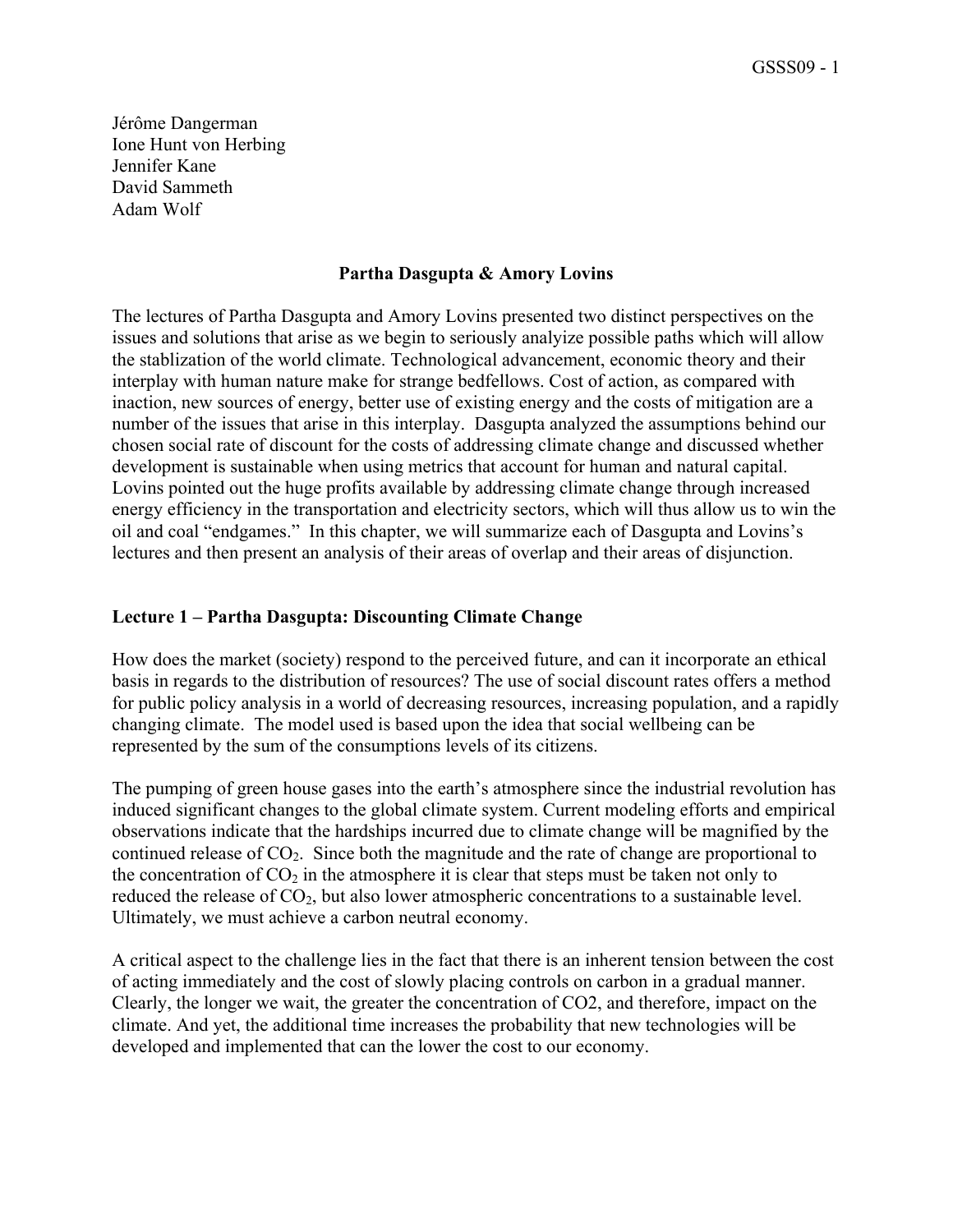Partha Dasgupta undertakes the task of developing an economic model to perform a cost benefit analysis of this question in his paper ""Discounting Climate Change", Journal of Risk and Uncertainty, 2008, 37(2-3), 141-169. The development of a time discounting rate for climate change allows the application of economic theory to provide insights into the financial dilemma of tackling climate change. Dasgupta explores the ethical implication of this model and illustrates possible results by considering the interpretations obtained by several prominent economists.

Work focusing on climate change by Cline (1992), Nordhaus (1994), and Stern (2006) have addressed this question, but have proposed diametrical opposite solutions. Nordhaus proposes gradual changes, while Cline and Stern favor immediate action. To explore the reasoning underlying these two very different courses of action, Dasgupta investigates the impact of two fundamental ethical parameters; the time discount rate and the elasticity of marginal felicity. It is significant to note that difference in not due to new climate research data.

The model is based upon the assumption that each person's *felicity*, or wellbeing, depends solely in his or hers consumption level. The ethics underlying this parameter involve (i) the tradeoffs one must make between their current level of consumption, and the resulting consumption level that will be possible for futures generations, as well as (ii) the tradeoffs that can justifiably be made between various consumption levels enjoyed by all people presently. The first consideration is modeled by the time discount rate (δ) while the second is modeled by the elasticity of the social weight (η). Dasgupta argues that these two variables help to flush out the ethical nature of the issue by exposing the approach of how society determines a discount rate to future consumption.

"*We say that the "social rate of discount", or the consumption rate of interest, between today's and tomorrow's consumptions is that additional consumption demanded, less unity. If ρ is that rate, society would demand (1+ρ) units of additional consumption tomorrow as a price for giving up one unit of consumption today; meaning that society regards an additional unit of consumption tomorrow to be worth 1/(1+ρ) units of additional consumption today. In order to stress that society is deliberating over a consumption swap between today and tomorrow, we say that ρ is the consumption discount rate".*

At this point, the important questions and assumptions surrounding how a society chooses consumption discounts rates can be explored. For instance, how do notions of intergenerational justice and equity become incorporated? And, what is the role of current market data in relation to future uncertainties? It is not evident that society should discount future consumption costs and benefits at a positive rate if the risks imposed by climate change are sufficiently large. Perhaps, capitol spent today will have a decreased value in the future. In the absence of climate risk assessment, the current reasoning for assuming a positive rate is that given that it is human nature to want it now, consumption has greater value in the present then future. And since, issues of justice and equality support the notion that consumption be similar across generations, it is postulated that society discount future consumption costs and benefits at a positive rate.

#### *A Deterministic World*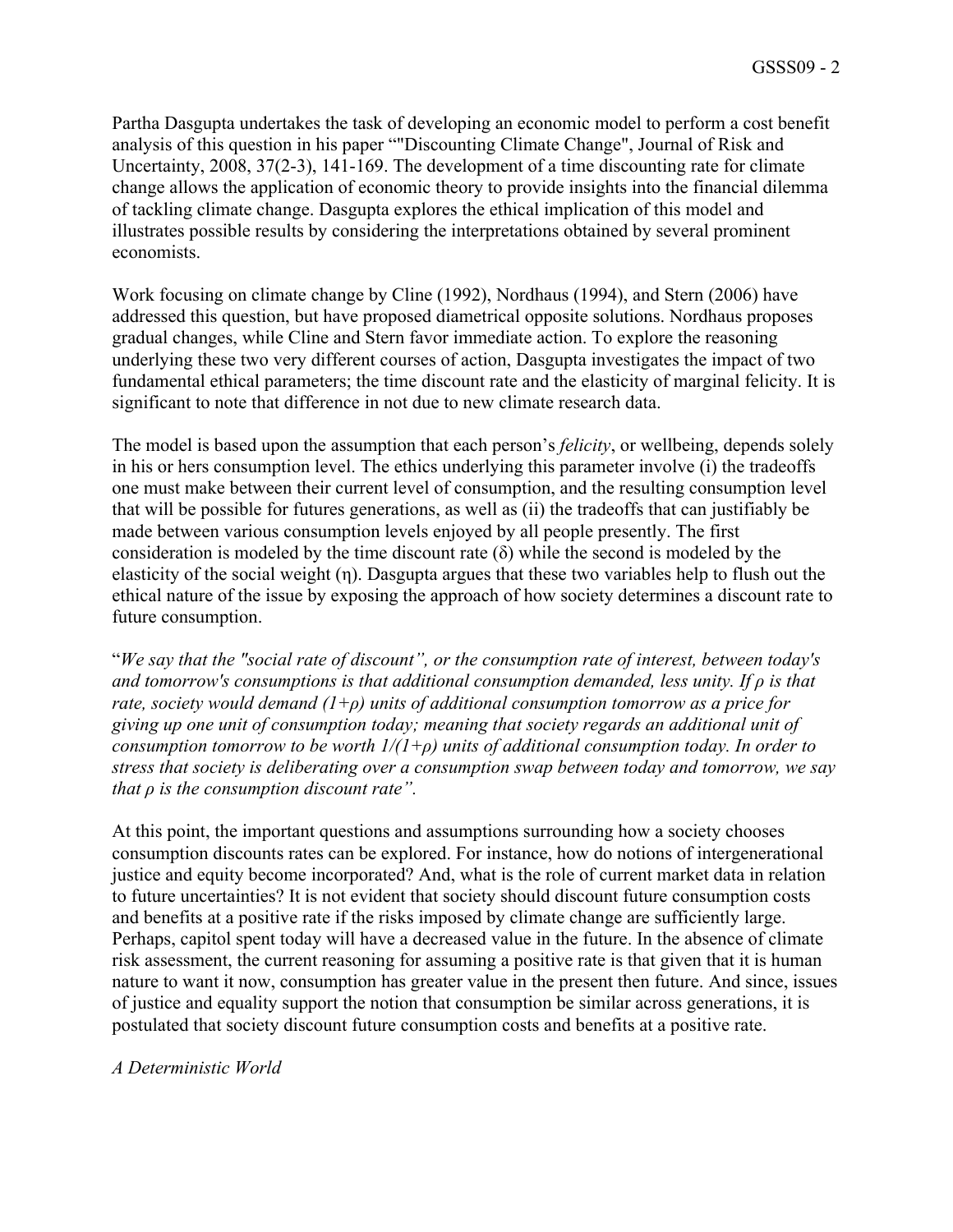It is assumed that each generation's felicity is the sum of the felicity of its members and that an individual felicity is directly related to their level of consumption.

$$
W_0 = U(C_0) + U(C_1) / (1+\delta) + ... + U(C_t) / (1+\delta)^t + ... =_{t=0} \sum^{\infty} [U(C_t / (1+\delta)^t)]
$$

This equation is an attempt to quantify the intergenerational well being of society at  $t = 0$ . Changes in the value of U(C) represent increasing felicity, but the faster value of felicity changes, the greater the rate of consumption. An important aspect to this expression is that the difference of felicity of individuals between generations is treated identically as the difference between individuals within the same generation. This expression was used Cline, Nordhaus, and Stern as the basis for their work, and is used here to allow for the purpose of comparison.

The challenge lies in choosing the appropriate function U using the point of view that climate change is a public issue, as opposed to a one in the private sector, and that there is inherent uncertainty in our future climate. This raises a number of issues, some of which can be broadly categorized as philosophical, ethical, and altruistic.

Recalling that  $\delta$  is the time discount rate used to obtain the intergenerational wellbeing W<sub>0</sub>. The next step is to consider how this impacts the consumption discount rate,  $\rho_t$ . The expression must include the total consumption rate as well as the percentage rate of change in consumption over a period of time,  $g(C_t)$ . Now, n, the elasticity of marginal felicity is determined by the curvature of the function U(C). The greater the value of n, the greater the curvature of U(C). When  $\eta = 1$ , U(C) goes as the ln C. Assuming that both g(C<sub>t</sub>) and  $\delta$  are small, the expression reduces to:  $\rho_t = \delta$  $+ \eta$  g(C<sub>t</sub>). So it now possible to discuss the relationship between time, minimum of wellbeing, and forecast rate of change in consumption.

A key observation is that the consumption discount rate "*increases with both*  $\delta$  *and g(C<sub>t</sub>)*, *respectively, and increases with <i>η if and only if g(C<sub>t</sub>)* > 0." Analysis of this equation show that as long as  $g(C_t) > 0$ , i.e., increasing consumption, then " $\delta$  *and*  $\eta$  *play similar roles in determining ρt; a higher value of either parameter would reflect a greater aversion toward consumption equality. Which may explain why it hasn't been uncommon to suppose that higher values of δ reflect a greater ethical concern for consumption equality".* Conversely, this implies that a negative increase in the rate of consumption growth leads to  $\delta$  and  $\eta$  resulting in opposite effects. That is, an increase in the value of  $\delta$  suggests that the value on  $\rho_t$  be increased at the expense of future generations.

*Examples from the Economics of Climate Change:*

| Cline $(1992)$ : | $\delta = 0$ ;          | $\eta = 1.5$ |
|------------------|-------------------------|--------------|
| Nordhaus (1994): | $\delta$ = 3% a year;   | $\eta = 1$   |
| Stern $(2006)$ : | $\delta$ = 0.1% a year; | $\eta = 1$   |

We see that  $\eta$  is very similar in all models, but that  $\delta$  is significantly larger for Nordhaus. The larger δ suggest that that rate of consumption increase in the future will not be of equal social worth. Therefore, this may explain why Nordhaus proposes gradual changes in response to climate change, while Cline and Stern favor immediate action.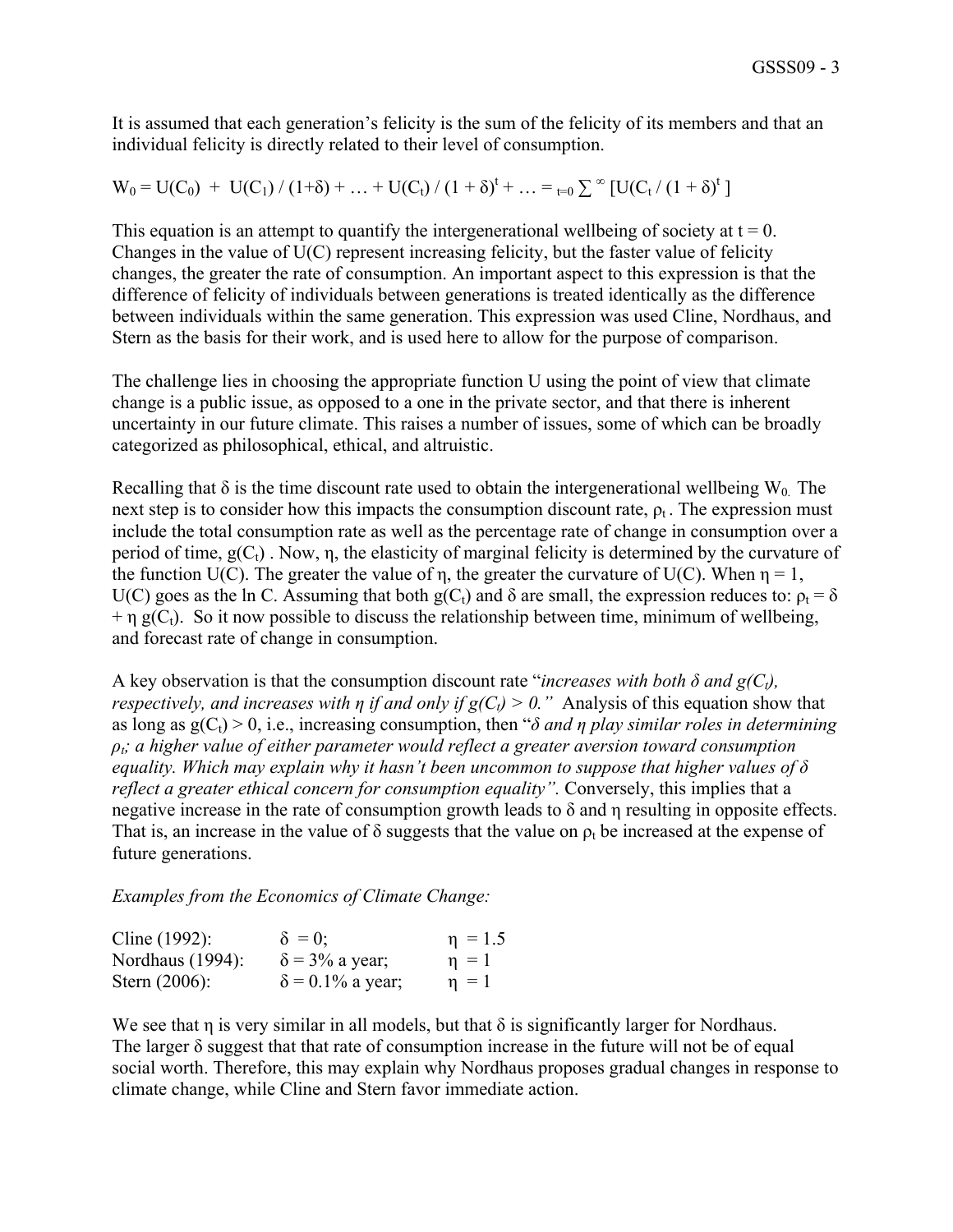#### **Lecture 2 – Partha Dasgupta: Sustainable Development & Green National Accounts**

Partha Dasgupta articulated the theory of evaluating whether development is sustainable using metrics that account for human and natural capital, and the role these stocks have in providing future wellbeing. Commonly, the gross national product (GNP, the value of all the goods and services produced in an economy) or the gross national income (GNI, the value of all the income by wages, salaries, profits, interest and government income) is used to evaluate the wellbeing of a nation, because these represent the maximum amount of consumption by a nation. Dasgupta argues that this consumption does not adequately encapsulate wellbeing because it neither takes into account the investment in human capital, nor the exploitation of natural capital, both of which have impacts on the future consumption of an economy.

The intertemporal wellbeing of the nation, as affected by policies that alter investment or exploitation of physical, human, or natural capital, is what makes Dasgupta's notion of wellbeing "sustainable". However, Dasgupta does not propose to redefine wellbeing by redefining wellbeing as the net-present value of consumption. Rather, he proposes to alter the definition of wellbeing from a flow concept (such as GNP, GNI, consumption, or investment) to a stock concept called comprehensive wealth (W):

 $W(t) = p(t)K(t) + q(t)L(t) + n(t)N(t)$ 

where K, L, and N represent physical, human, and natural capital respectively, and p, q, and n represent the shadow values of K L and N respectively. The shadow value of each capital asset is an endogenous characteristic that represents the marginal increase in W if there were an additional unit of that asset.

Dasgupta makes the point that ideally each of these capital assets should be disaggregated so that each type of human capital (e.g. health and education) or ecosystem service provided by natural capital (e.g. water filtration or erosion control) has a shadow value that has a more concrete interpretation. However, his main point is that natural capital per se must be incorporated into the metric of a nation's wellbeing, which is not encapsulated even in such composite indices such as the UN's human development index (HDI), which combines GNP, literacy and life expectancy. Dasgupta argues that only the stock concept of W, which includes natural capital, is a sufficient metric for evaluating the sustainability of development post hoc, or the effects of investment policies that affect the stocks of assets in the future.

# **Lecture 1 - Amory Lovins: Winning the Oil Endgame**

Technological entrepreneur Amory Lovins's key points can be summed up with the statement that new technologies not only offer solutions to climate change, but will also produce superior and sustainable products. Built upon the fact that it has been 36 years since the oil embargo and that the US has been developing a portfolio to replace oil at a  $5<sup>th</sup>$  of the price, Lovins maintains that transformation can be accomplished by a business-led oil solution getting the US economy off of oil by the 2040's at \$15 per barrel. This would be possible by conjointly increasing the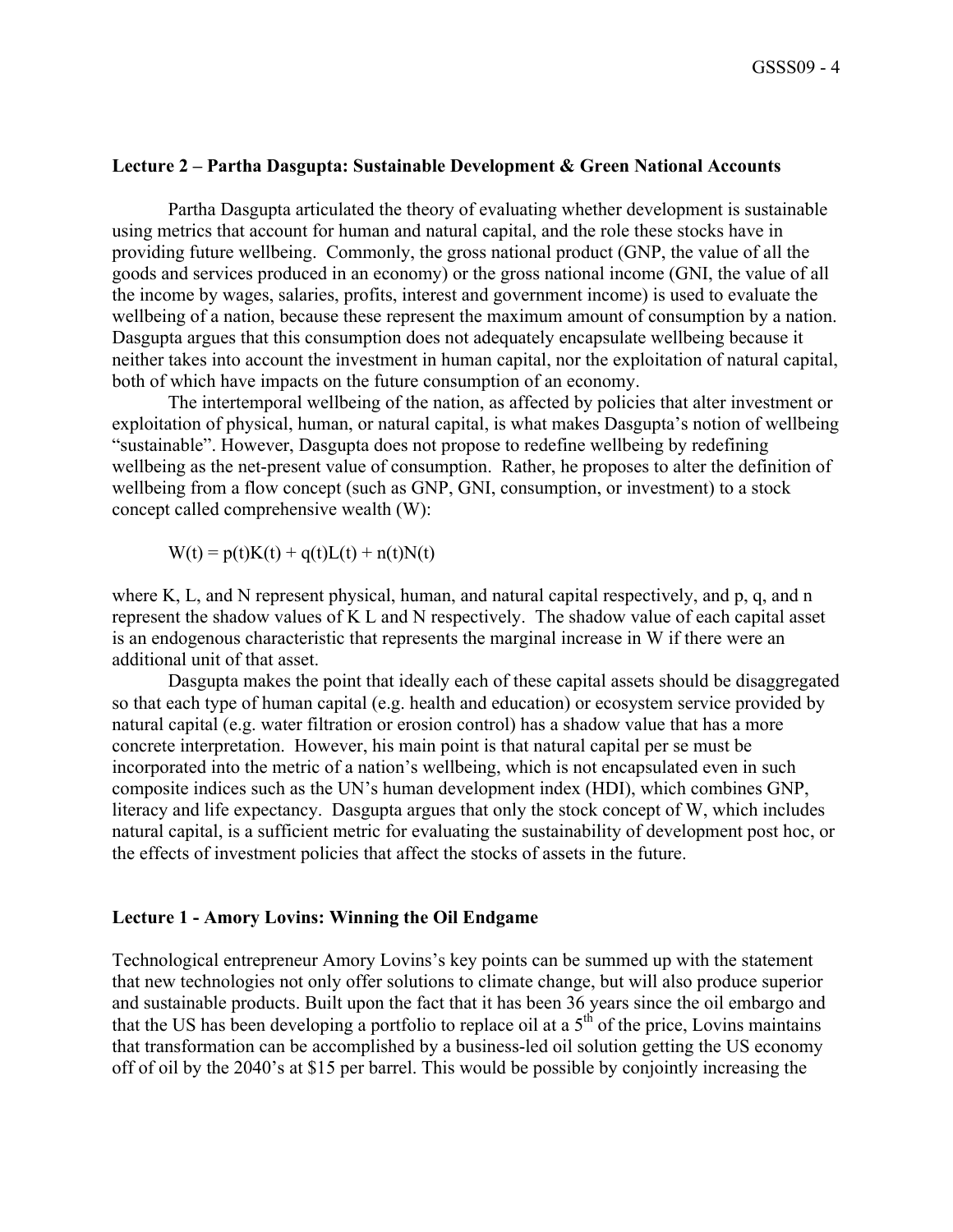efficiency and replacing oil by renewables; e.g. natural gas and biofuels as well as simplifying the manufacturing process by reducing parts per vehicle.

The feasibility of a reduction of our dependence on oil and flexibility in the economy was shown in the late 1970's into the 1980's when petroleum imports fell. Increases in efficiency are based on simplifying automaking, getting better performance by reducing the car mass through using carbon fiber composites instead of steel to create the car body. Lovins has evidence to show that carbon composites are safer, stronger and sources are inexhaustible compared to steel. More importantly, these carbon fiber cars are significantly lighter, and slippery, meaning that more force is transmitted to the wheels to move the car, thereby reducing cost of transport. After all as Lovins ponders, "Weight's only useful in steam rollers."

The approach to decreasing vehicle weight can be extended to airplanes, transport trucks, and eventually buildings. It is highly likely that this would occur as improvements in technology increase faster than we can use the improvements. This is exemplified by modified engines and electronically actuated valves that can be retrofit to existing engines. These valves reduce consumption by an innovative sequence of fuel and air injection opposite to what currently exists in the industry, thus redefining how engines work. In addition, technological improvements can readily be transferred across industries, e.g. military to civil, particularly when the military is not open to radical new developments, but the private sector may be. Decreasing weight leads to further efficiency savings and innovation that continue to reduce the carbon production.

The unique nature of Lovins's innovative design approach resulted in a new philosophy in car manufacture that addressed designing at the level of the whole vehicle. The designers of his unique modular car were asked to approach the problem from the perspective of an integrative design problem, and not as a series of multiple problems for each of the components. This resulted in independent design problems in which designing individual components are addressed and then integrated at the end. Lovins maintains that this integrative approach can be extended to smart garages for electronic cars or as he states, "power plants on wheels", to exchange information with smart grids and smart buildings, so that energy usage is optimized,; i.e. available when demand is high and reduced when demand is low. Lovins completes his lecture with a statement that reflects his life philosophy; "What ever is worthy is never impossible…And now is the time and we are the people with the solutions".

## **Lecture 2 - Amory Lovins: Winning the Coal Endgame**

Approximately fifty percent of the electricity currently consumed in the US is from coal. Thus, in order to transform our electricity use, we will need to win the coal endgame. This can occur through two electricity revolutions: efficient end use and low- or no-carbon decentralized energy sources.

The Rocky Mountain Institute is envisioning what an all-renewable, all-distributed electricity system might look like. Such a system would put efficiency and renewables on the top of the electricity consumption pyramid, followed distributed generation (which may or may not be renewable), then electric drive vehicles (EDV) and demand response (DR), and finally coal and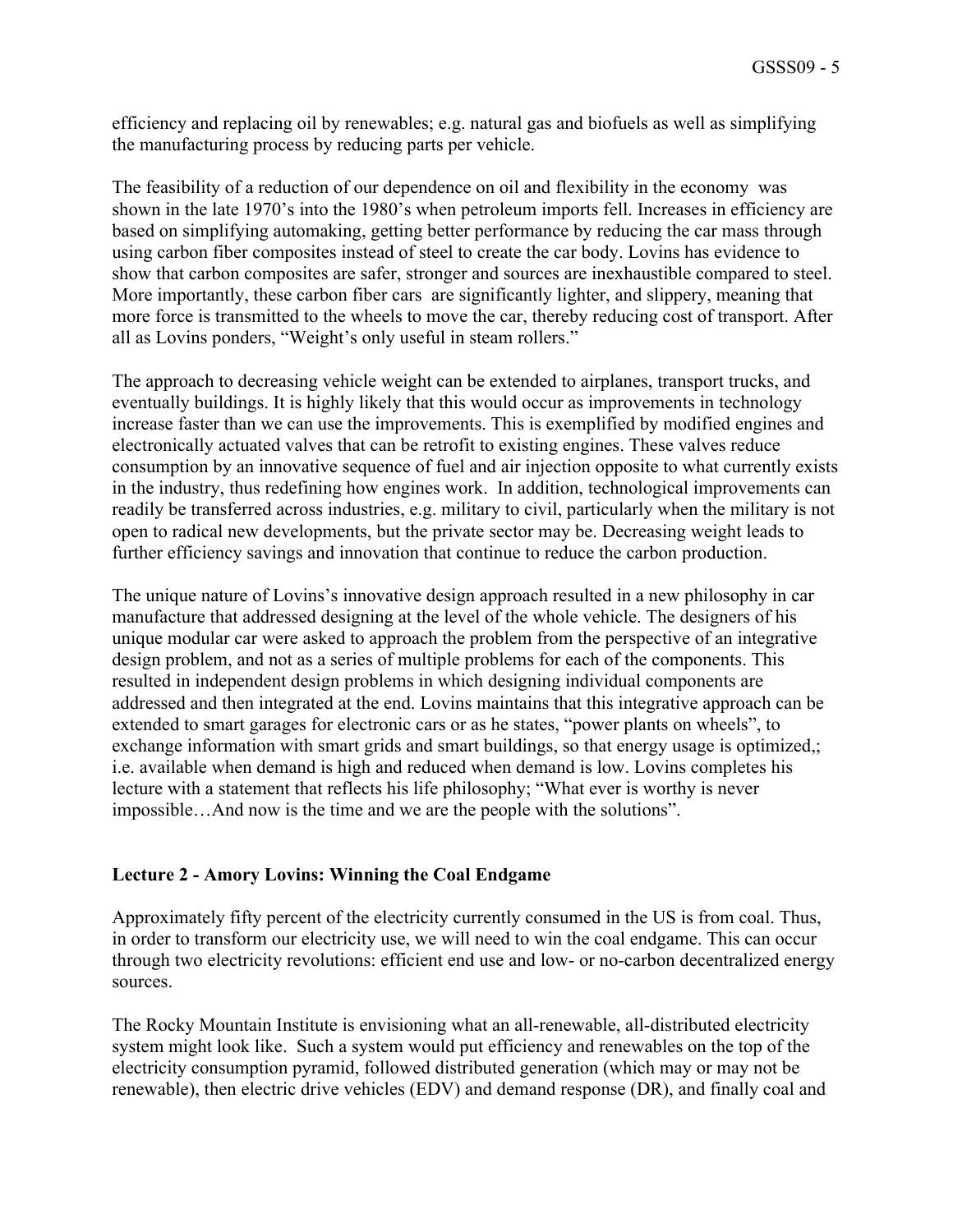nuclear. The latter two would be phased out by 2050. Because technology keeps improving faster than we're applying it, the savings from energy efficiency keep getting bigger and cheaper. As an example, California has saved \$100 billion in capital investment by saving electricity. Many of those early savings were from appliance and efficiency standards. If all fifty states used energy as efficiently as the top ten users, the amount of coal used in the US would be cut by sixty-two percent.

The first electricity revolution, efficient end use, can be brought about by integrative design, which combines technologies to yield multiple benefits from single expenditures and make big savings cheaper than small ones. This runs directly counter to the law of diminishing returns, which states that as you save more, each efficiency improvement will be more expensive. Amory Lovins's house in Colorado is a primary example of efficiency through integrative design. When building his house, Lovins invested in super-insulation, super-windows, and ventilation heat recovery and thus saved the money that he would have otherwise spent on heating and cooling equipment. Additionally, the arch that holds up the middle of his house in fact has twelve different functions but was only paid for once. Costs can even be negative for retrofits of big buildings, such as the Empire State Building, which is being retrofitted by remanufacturing 6,500 windows onsite to be super-windows. This will save thirty-eight percent of the energy, with a three-year payback.

Importantly, efficient end use starts downstream to save the most energy and capital, and moves upstream, making each step of the energy conversion process more efficient. For example, two thirds of the energy going into coal power plants is lost at the plant and the grid. Losses are compounded along each step of the pipe until only one tenth of the original fuel energy comes out the other end of the power plant. Working backwards, one could optimize each step along the pipe for compounded savings instead of compounded losses. Each design can be made smarter, such as by removing right angles from pipes and replacing them with diagonals or smoothed curves to save motor energy. These sorts of lessons learned about energy efficiency are being combined in a casebook called Factor 10 Engineering (10xe), which aims to make engineering more efficient through demonstrated energy efficiency case studies.

The second electricity revolution, low- and no-carbon decentralized sources, has already begun; in 2006, micropower produced a sixth of the world's total electricity and a third of the world's total new electricity. In fact, \$100 billion worth of capital investment went into micropower in 2008, which is almost as much as went into total fossil fuel generation worldwide. Low- and nocarbon decentralized sources are cheaper and have lower financial risk than larger carbon-based central power stations, and also allow one to avoid the unreliability of the grid. Decentralized renewable energy facilities can be constructed at or below the cost of new central plants. For example, new solar power beats new coal, even at zero carbon price. In fact, when building a new house, it can be cheaper to install solar power and not connect to the grid than to use conventional electricity sources and be connected to the grid.

As many of the low- and no-carbon energy sources become even cheaper, nuclear has become the costliest of these at the margin. The decline of nuclear will free up money and attention for better alternatives and also inhibits the spread of nuclear bombs. Photovoltaics, on the other hand, are nearing a commercial revolution. Allowing low- and no-carbon decentralized energy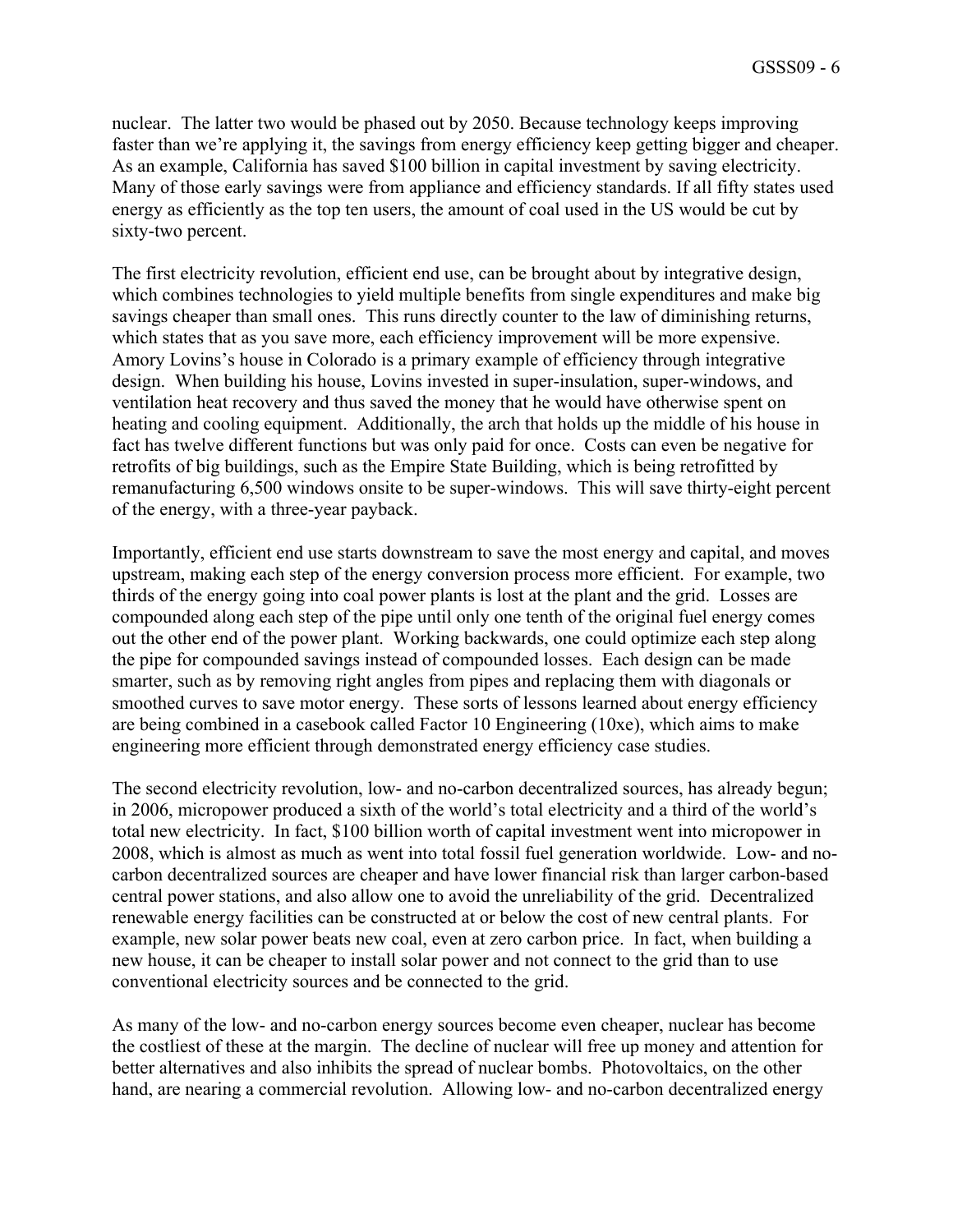sources to compete in the market is positive because they are so competitive with fossil fuel energy sources and in fact need less storage and back-up than previously assumed.

Even within these rosy economic comparisons, there exist six conservatisms: integrative design, side-benefits of end-use efficiency, distributed benefits, integrating renewables to save their capacity, integrating efficiency to make them cheaper, and cost trends in favor of decentralized renewables have not been included. Their inclusion in economic comparisons would make the economic forecast for low- and no-carbon decentralized sources even more positive. An optimal strategy would be to diversify renewables by type and location (to avoid any discontinuities in energy supply), forecast them, and integrate them with existing supply-side and demand-side resources already on the grid.

Two policy innovations can help bring about the electricity revolution. The first is feebates, under which individuals would pay a fee when buying a car that consumes more gas relative to other cars in that same class and would receive a rebate when buying a more fuel efficient car in that class. The second is decoupling of profits and energy sold and shared savings for electricity and gas. Under this mechanism, utilities are rewarded for cutting down on electricity bills rather than for selling more energy; they get to keep a portion of what they save the customer. This aligns utilities' interests with customers' interests and eliminates perverse incentives. In California, PG&E saved \$400 million through decoupling in 1992; the customers got eighty-nine percent of this amount as lowered bills and the shareholders got eleven percent as dividends.

There are five myths about the coal endgame. The first is that the energy revolution is not happening. In fact, in 2006 US use of oil and coal energy went down. The second is that solutions have to wait for a global agreement. However, China is already prioritizing energy efficiency, even in absence of a global agreement. The third is that pricing carbon must happen first. Though pricing carbon is important and appropriate, it is neither essential nor sufficient. The fourth is that public policy must mean taxes, subsidies, and mandates. However, there are many other attractive policy instruments, such as feebates and decoupling. The fifth and final myth is that public policy is the only or the strongest key. While public policy sometimes works, it is most often slow and frustrating. Instead we must focus on innovation in technology, design, and competitive strategy, and business and its coevolution with civil society. Despite what economists might lead us to believe, markets are not perfect and untapped profits do exist, through end use efficiency and low- or no-carbon decentralized sources.

#### **Analysis of the Dasgupta and Lovins Lectures**

Having heard and summarized the lectures of Dasgupta and Lovins, we will now provide a short comparison between the two. Both lecturers approach global warming, its causes, and possible solutions from perspectives that have deep economic implications.

Dasgupta establishes that economics deals with climate change as an externality. As a consequence, our society is only confronted with climate change when parties decide to invest in measures to prevent or reverse degradation of the environment. Lovins approaches the climate change as a problem that is to be dealt with as non-externality. Markets have not functioned well;